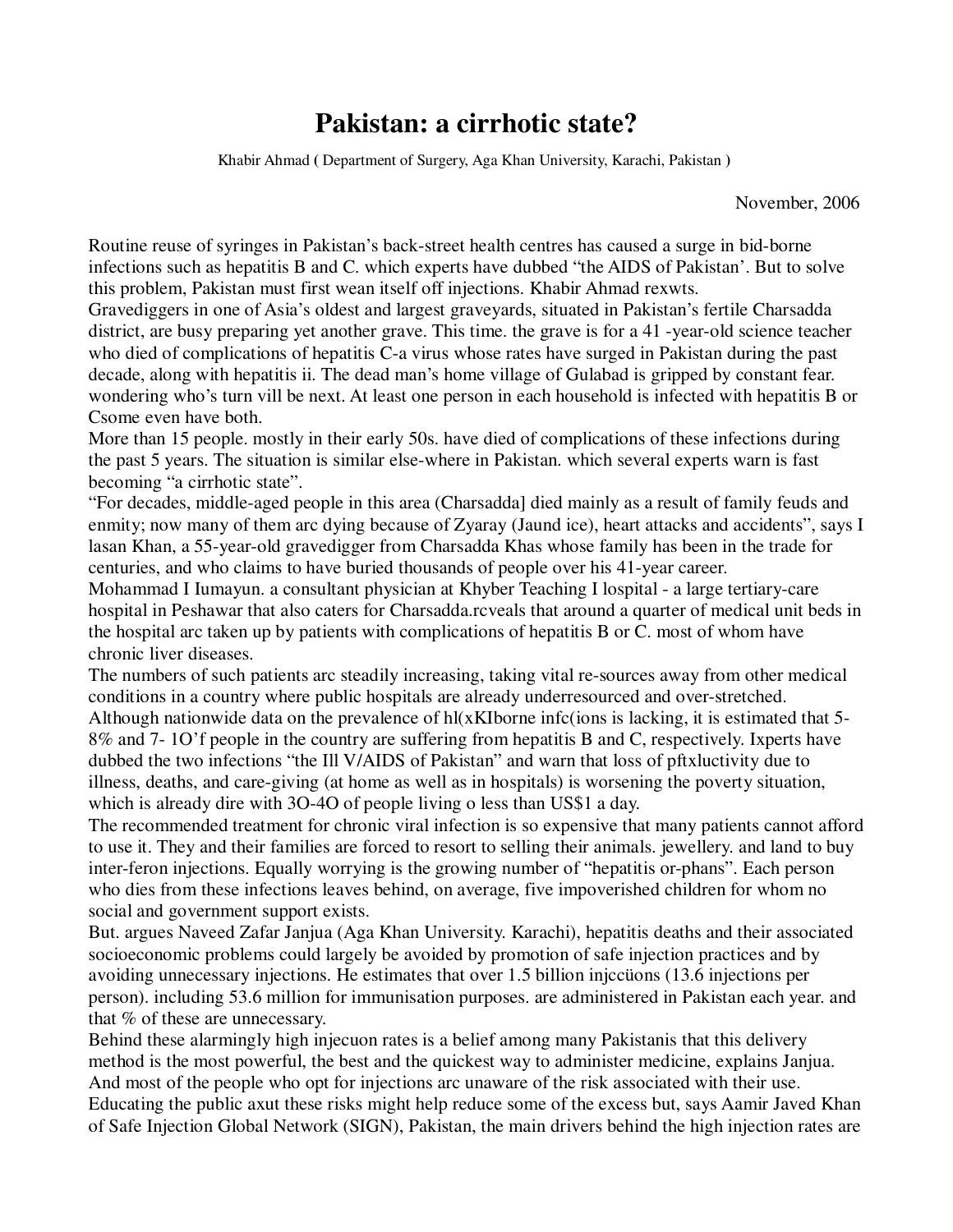the prescribcrs.dispcnscrs and other health-care workers in the private sector who provide much of the care in Pakistan. Unqualified private Practitioners operate illegally across the country; most have received no formal medical training and the government does not have any control over their practice. Those who are practicing legally doctors are not far behind in the race for injections. But why are private practitioners such strong proponents of injection'? The short answer is that injections mean money. according to Khan. Uhe average cost of a visit in which injection is administered is far higher than that in which injection is not included. The most commonly administered injections are choloroquine and vitamin B complex. A 30 mL vial of each, enough for 15 injections. costs only 9-12 rupees (2 cents); the cost of syringes is negligible (less than 2 rupees). hut patients are charged 15- 25 rupees (35-55 cents) per injection. To maximise their profit further, medical practitioners in the private sector routinely reuse syringes, and only changing the needle when it gets blunt. It is estimated that about half of all injections administered in Pakistan involve reused syringes. In the public sector, reuse of syringes OCCUrS mainly because of equipment shortages. A nationwide survey by the ministry of health in 2002 revealed that as many as 72% thcrapcutic injcctions and 50'X immunisalion injections in public health-care facilities were unsafe and potentially dangerous. In 2000 alone, unsafe injections were estimated to have resulted in 134,245 and 932.971 cases of hepatitis C and hepatitis B infections, respectively. Experts warn that these infections would have lcd or lead to 4876 early deaths and 174,291 disability-adjusted life (DALYs) years during 2000-2003. The problem has been compound by the unchecked usc of multiple-dose vials despite widespread concerns that they can be a source of patient-to-patient transmission of both hepatitis B and C. Another unnoticed but alarming problem is the way in which medical waste is managed Pakistan. Most used syringes and needles arc dumped. along with other medical waste. in open rubbish tips just outside hospitals. Rag pickers mostly children-and many of them Afghan refugees or members of other vulnerable groups- collect used injection devices and sell them to Kabaris at a price of 18- 25 rupees (40-55 cents) per kg. Most of the used syringes arc then recycled into plastic items such as buckets and coat hangers. but some are washed and simply packaged for resale. says Arshad Altaf of SIGN. Cases where a freshly opened packages are found to contain blood-tilled syringes are not uncommon, he adds. Children can easily get hold of discarded syringes and blindness caused by needle injuries is not uncommon. Mohammad Daud Khan (Khybcr Institute of Ophthalmic Medical Sciences. Peshawar), a former president of Ophthalmological Society of Pakistan, reveals that he and his colleagues have seen hundreds of such cases. "Almost every day we see that (needles) are causing not only globe eye injuries but also endophthalmitis. Unfortunately, salvaging these eyes is impossible". he says. After decades of government apathy towards these problems. the Ministry of IIealth has now given some grounds for optimism. Muhammad Nasir Khan, Federal Minister for Health, is backing a comprehensive and nationwide plan for the prevention and control of hepatitis B and C, and ills close to being approved.

"It is nice to see that a lot of attention is now being paid to the spread of hepatitis B and C and to the contribution made by unsafe injection practices to their transmission", says Khalif Bill of WHO Pakistan.

Pakistan's parliament is soon going to discuss legislation that calls for regulation of disposable medical devices, including syringes. The pro-posed law states that "nobody shall use or apply for use a disposable medical device lithe same has been used or applied for use once, either on the same or another patient. . . and it shall be the responsibility of the person using the devise to discard the same, into a safety box, immediately after its first use so as to prevent its reuse".

The government also plans to provide new, singleuse injection devices to public health facilities. These will complement two schemes already set up by the government:

inclusion of routine hepatitis 13 vaccination for children, and provision of auto-disposable syringes in each health-care facility.

However. it is not clear how government is going to implement much of these ambitious plans. Most of